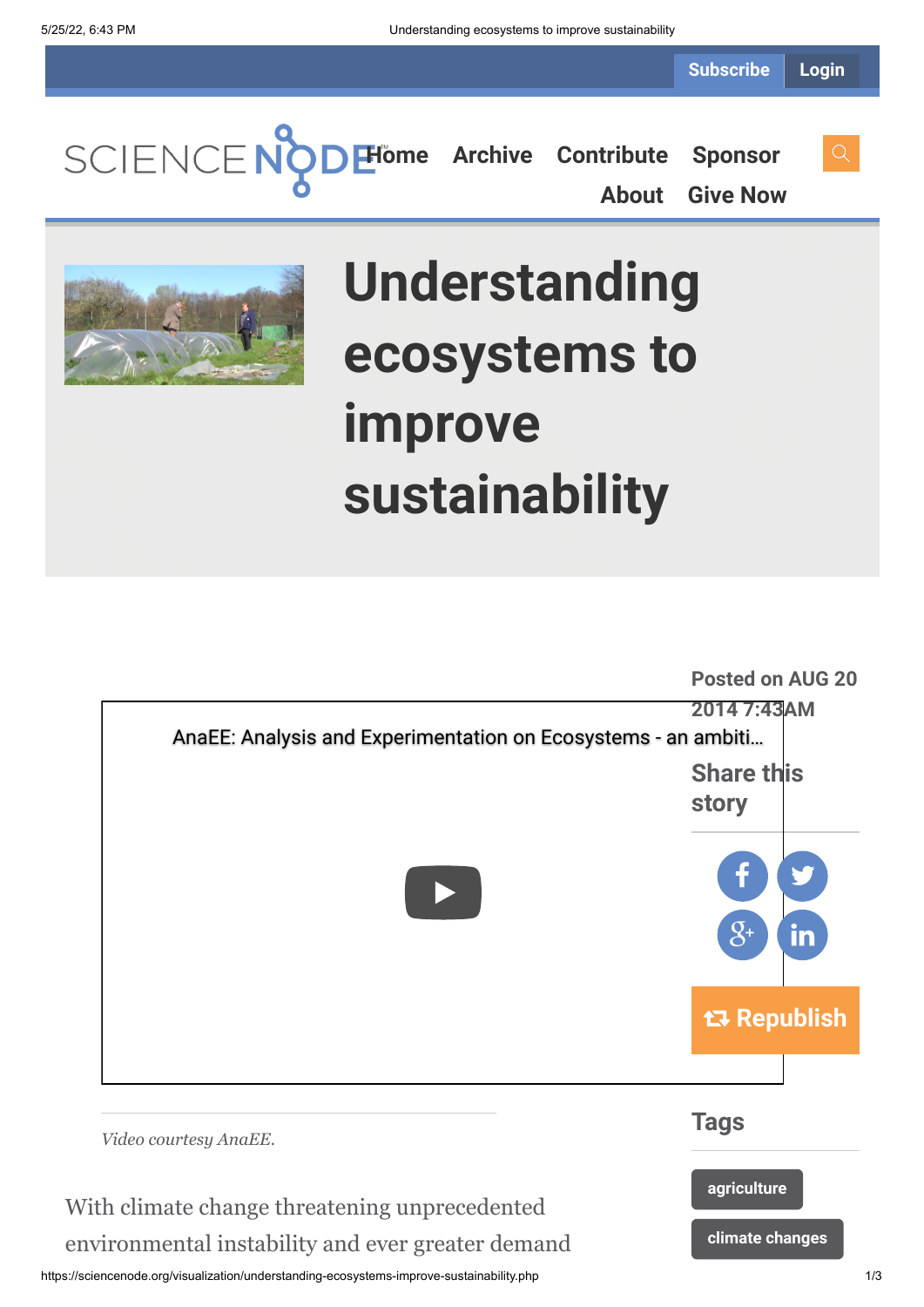## 5/25/22, 6:43 PM Understanding ecosystems to improve sustainability

for food as the human population grows, it is vital that ecosystems are properly understood. Watch [this video to discover the AnaEE \(Analysis and](http://www.anaee.com/) Experimentation on Ecosystems) project, which aims to support European scientists and policymakers in developing solutions to the challenges of food security and environmental sustainability, as well as stimulating the growth of a vibrant bioeconomy.

**[crops](https://sciencenode.org/tag/?tag=crops) [ecosystems](https://sciencenode.org/tag/?tag=ecosystems) [Environment](https://sciencenode.org/tag/?tag=Environment) [fields](https://sciencenode.org/tag/?tag=fields) [food security](https://sciencenode.org/tag/?tag=food%20security) [global warming](https://sciencenode.org/tag/?tag=global%20warming) [population](https://sciencenode.org/tag/?tag=population) [sustainability](https://sciencenode.org/tag/?tag=sustainability)**

*- Andrew Purcell*



https://sciencenode.org/visualization/understanding-ecosystems-improve-sustainability.php 2/3